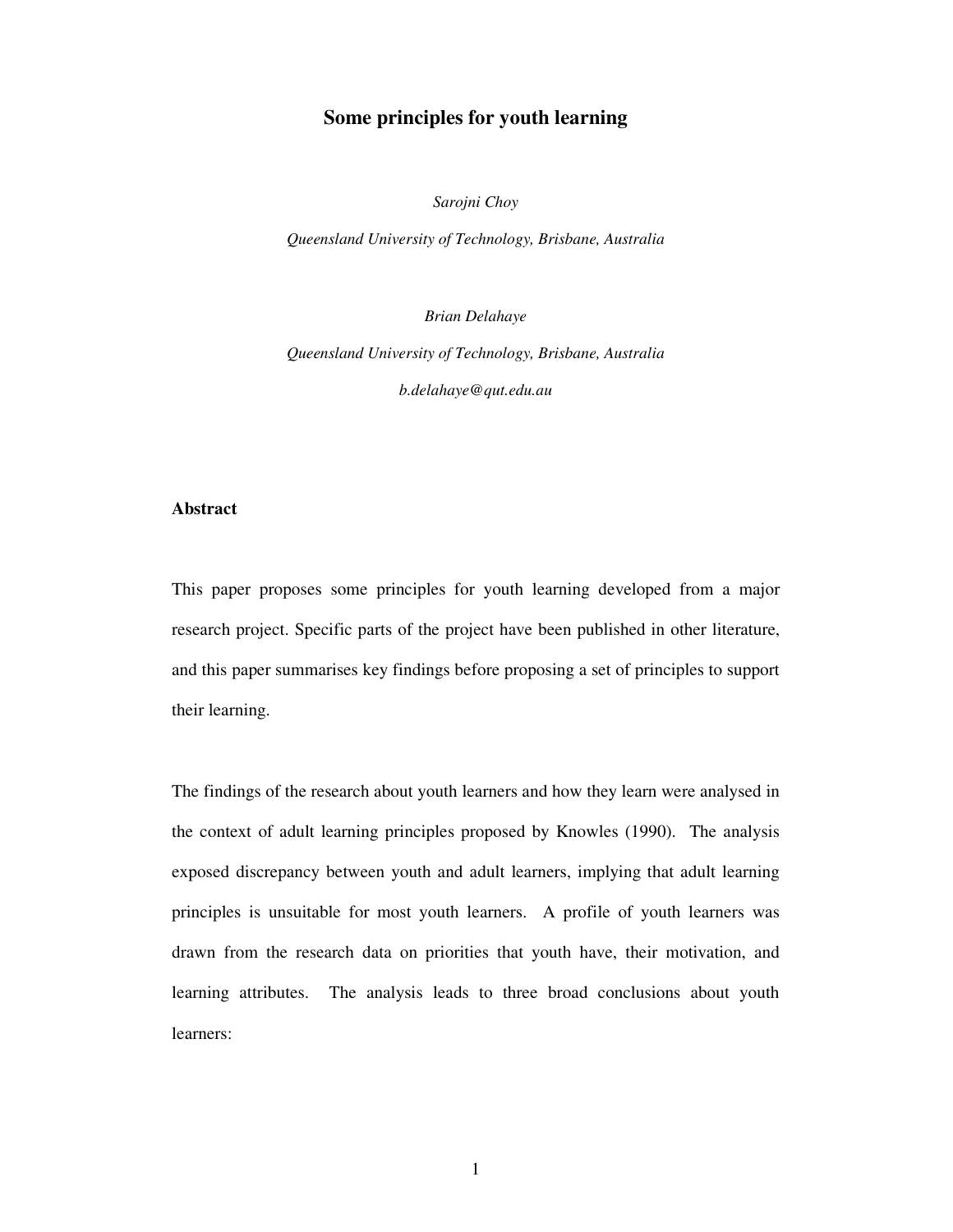- 1. Most youth use a surface approach to learning largely due to time constraints, overwhelming volume of content, and assessment requirements that reward outcomes achieved through a surface approach.
- 2. Most youth are at Stage 2 of their learning orientation on an orthogonal scale. Their learning could be facilitated through a directive, but supportive approach where the facilitator plays the role of a motivator and guide.
- 3. Most youth seem to appreciate a relational level of understanding rather than abstract thinking. Youths' learning could be better facilitated using Kolb's learning theory using the information processing model. Their learning is best facilitated through an approach that begins with concrete experience and is followed by reflective observation and then abstract conceptualisation.

The research findings were used to develop a set of principles for youth learners in terms of education delivery practices, and skilling for higher learning. These principles would enhance facilitation of youths' learning.

## **A case for youth learners**

Investment in education is often justified on the notion that youth and children are the future of our nation. They are arguably our infinitely richer and more valuable resource worth the investment. While there are numerous texts and research findings on how children and adults learn, youth have received scarce attention. The key to enhancing their learning is in gaining a thorough understanding about how youth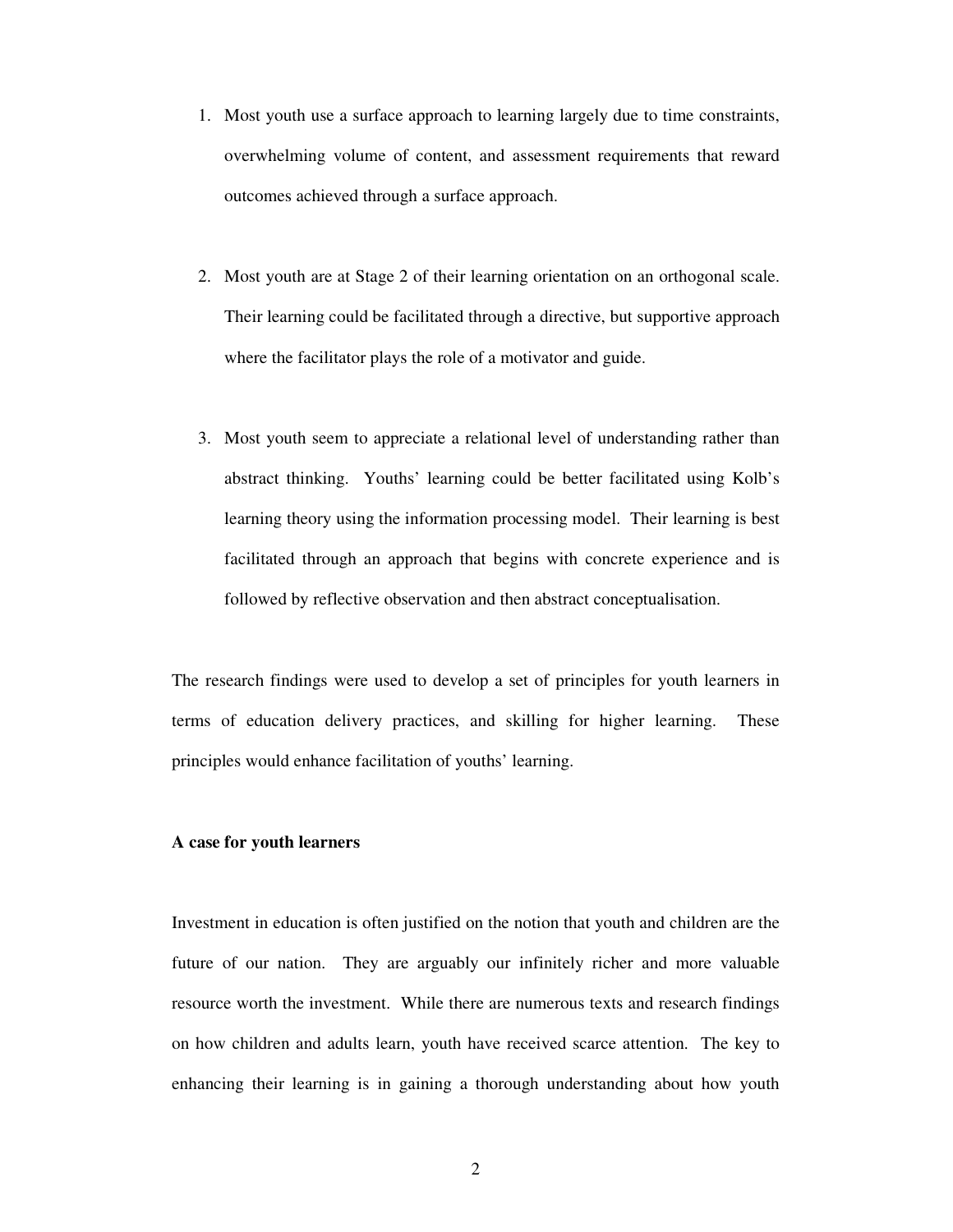learn, then designing appropriate teaching or facilitation practices and setting a suitable environment for their learning.

A number of researchers (for example, Kasworm 1980; Labouvie-Vief, 1982; and Lankard, 1997) have argued that youth are a different group of learners compared to children and adults. A major research by Choy (2001) confirmed a long held recognition (eg. by Perry, 1968; Keniston, 1970; Kasworm, 1980; Allman, 1983: and Lankard, 1995, 1997) that youth learners are different from, and transitionally between, adults and children (for a summary see Choy & Delahaye, 2003). This finding is confirmed by research around life-span which recognises the youth 'phase' as a transition period between childhood and adulthood (Illeris, 2003). There is no doubt that transition from childhood and school to post school learning and work present major challenges to young people. Illeris (2003, p. 363) describes learning in youth as "…a gradual transition from the uncensored, trusting learning of childhood to the selective and self-controlled learning of adulthood." More recent literature about Generation X and Generation Y supports and highlights differences in youths' thinking, learning, values and general approach to life.

Traditionally, youths' learning was perceived as a linear progression from school to higher education, to employment. This stereotype description included youth joining the tertiary institution after completing high school with the main occupation to pursue a qualification in order to prepare for a chosen vocation (Kasworm, 1990). According to Dwyer, Harwood, Costin, Landy, Towsty and Wyn (1999) assumptions about youths' main occupation being students-as-learners are based on old biographies. These old biographies assumed a two-fold supposition of linear and

3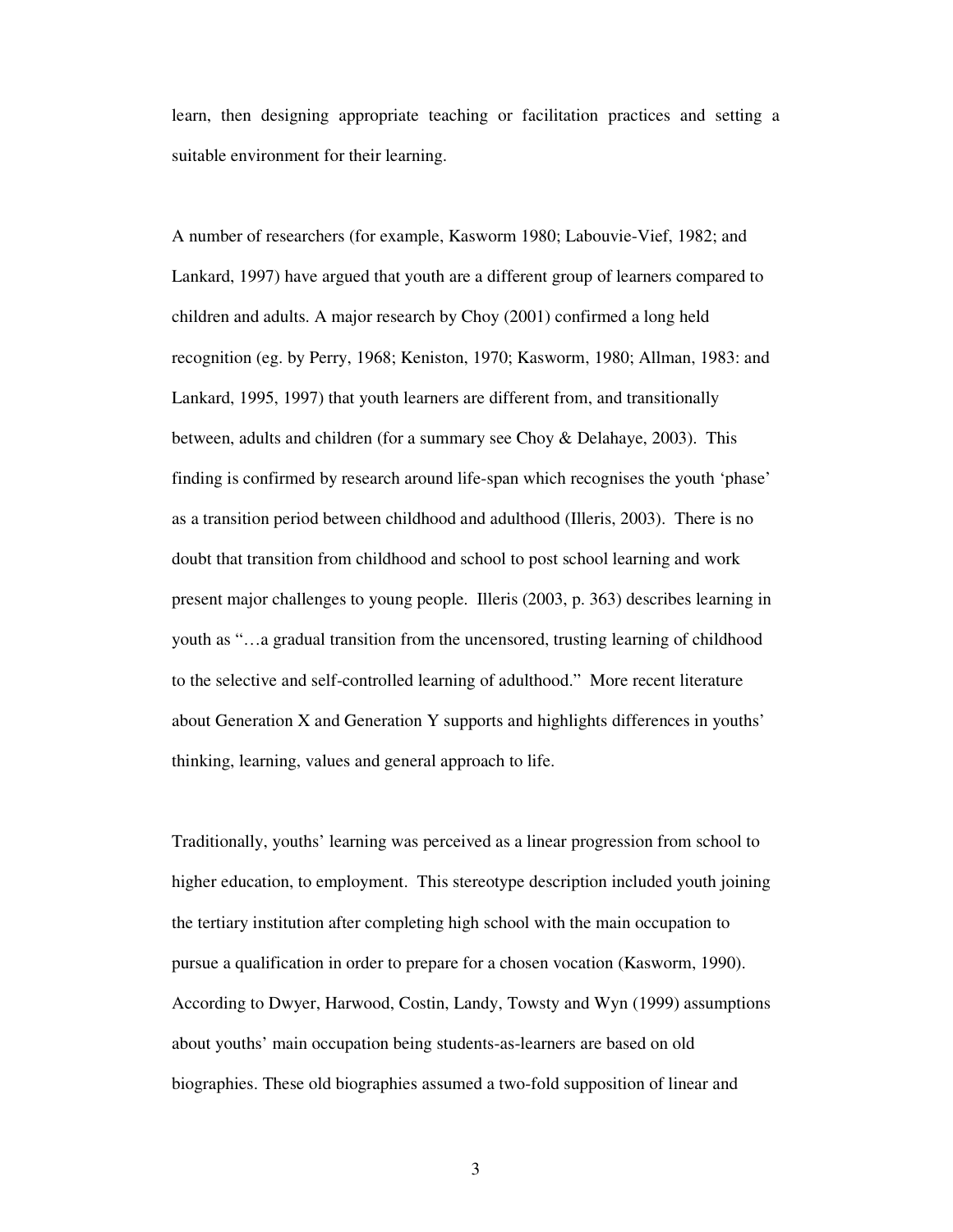predictable norms as the old biographies were developed within a social context shaped by predictability and assumed permanence of a career or vocation (Dwyer et al., 1999, p. 48).

What is perplexing about research on youth learners is that, despite recognition that they are different, responses to their learning styles and approaches have been superficial. There are no principles to enhance their learning during the transitory period. Adult learning principles remain the core guiding philosophy.

A major research by Choy (2001) examined whether youth learn in a manner similar to adults and, if not, what are some factors that contribute to the uniqueness of youth learning. The findings of the research informed the development of a profile of youth learners, and a set of principles to enhance their learning.

#### **Methodology**

A combination of quantitative and qualitative research designs was employed for this research. Youth were defined as those aged between 17 and 24 years, based on the recommendations of several authors (Kasworm, 1990; Mathews, 1994; Delahaye & Smith, 1995; Lankard, 1995; and Devlin, 1996). Phase I of the study was quantitative and used three survey questionnaires – the Study Process Questionnaire (SPQ), the Study Orientation Questionnaire (SOQ) and the Learning Preference Assessment  $(LPA)$  – which were completed by 448 youths (male =197 and female = 251) studying for certificates, diplomas and degrees in the Vocational Education and Training and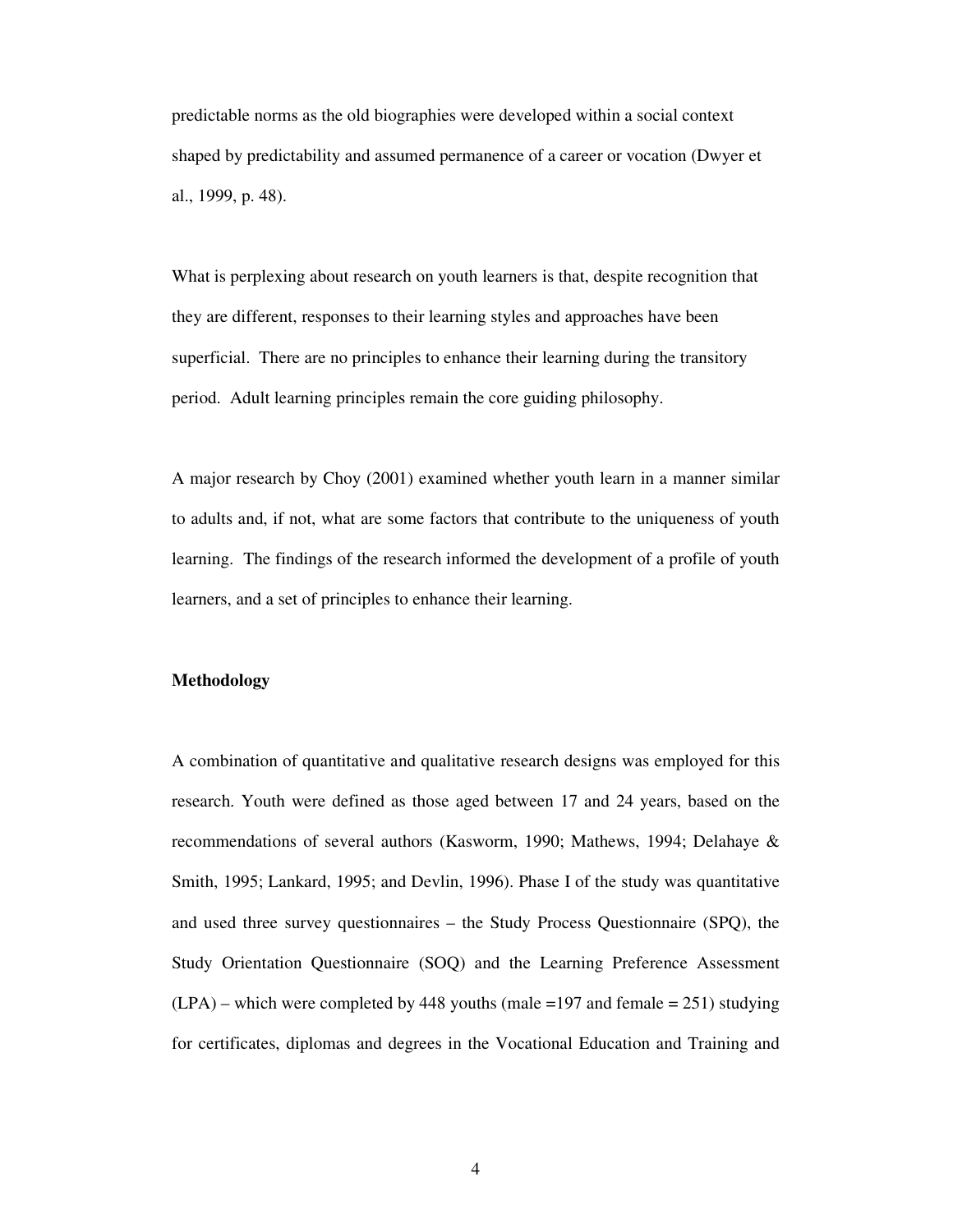the university sectors. The subjects were from metropolitan and rural tertiary institutions.

The SPQ, based on extensive work by Biggs (1987) uses a model that examines a motive-strategy combination to differentiate between surface, achieving and deep learning approaches. Biggs (1988) and Watkins and Hattie (1990) have confirmed acceptable levels of reliability and validity for the SPQ. The SOQ was used to examine learners' preference for pedagogical (dependent) and andragogical (independent) orientations for learning. Christian (1982) and Delahaye, Limerick and Hearn (1994) have reported acceptable levels of reliability for the instrument. The LPA was designed by Guglielmino and Guglielmino (1991) and originally called the Self-directed Learning Readiness Scale. A large number of studies support the validity and reliability of the instrument (see Delahaye & Choy, 2000 for a review).

The second phase of the research project used the qualitative method of focus groups of youth learners who had completed the survey questionnaires. Five focus groups, comprising between three and ten volunteers, were conducted. A total of 53 youth participated, 32 from TAFE institutes and 21 from universities. The prime interest of the researcher in these focus groups was to explore youths' perceptions of the factors that contribute to their learning. The aim was to understand the multiple realities and utilise the tacit knowledge to reconstruct those realities from the participants' perspectives. Data was sought during the focus groups to also confirm and provide explanations of the survey results from Phase I.

5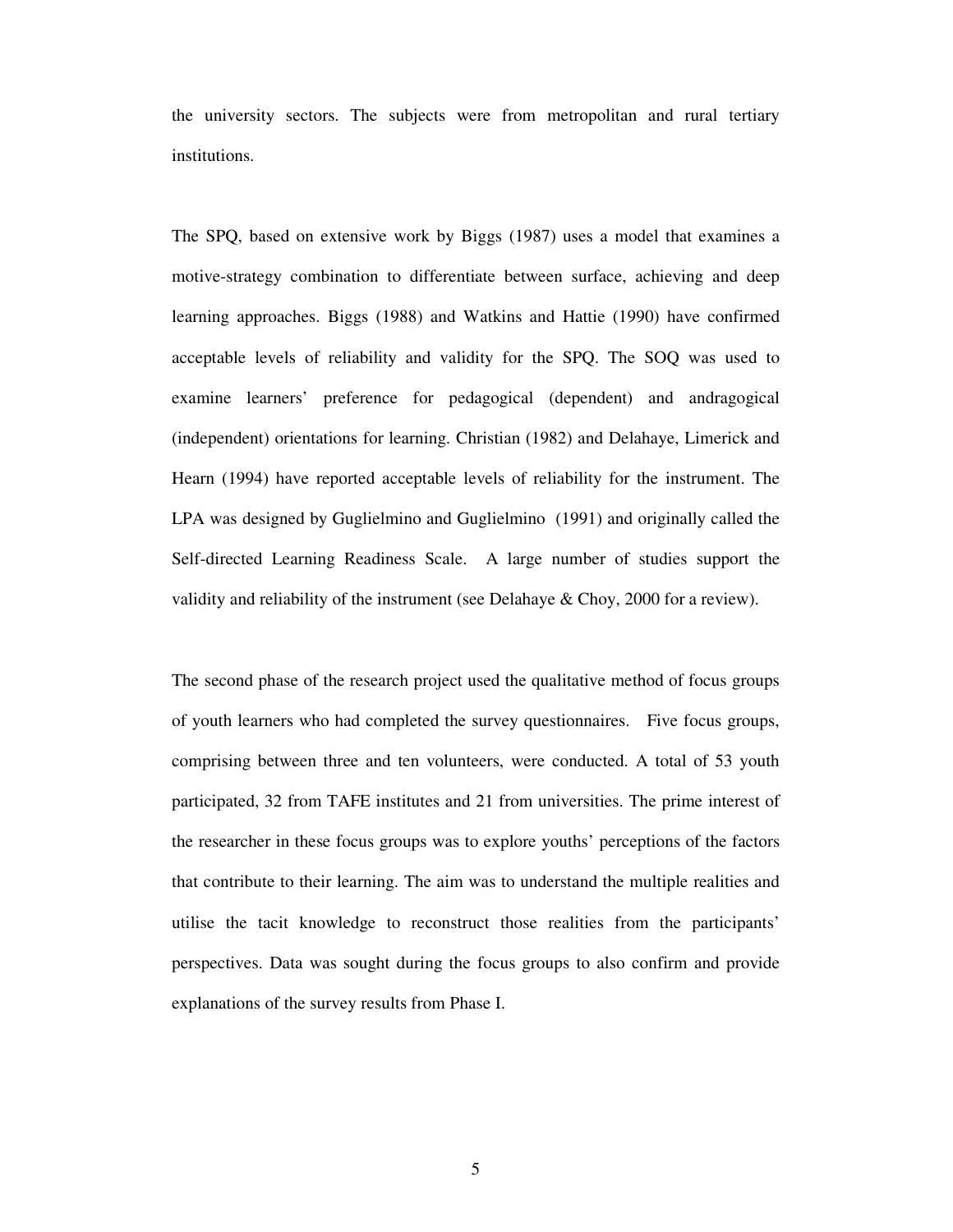## **Key findings and discussion**

As reported in Choy and Delahaye (2003), the youth learners in this study indicated a strong preference for surface learning and a surprising preference for unstructured learning. They also reported a pragmatic response to role conflicts and a healthy scepticism for claims by educational institutions of encouraging self-directed learning in formal settings.

### *Surface learning*

The quantitative results of the study showed that most youth were surface learners (SPQ) with a low level of readiness for self-directed learning (LPA). The qualitative study showed that there were four principal reasons for this preference:

- They perceived deficiencies in their skills and abilities to undertake self-directed learning.
- Youth believed that the educational institutions pushed them towards surface learning on two fronts – firstly, the sheer volume of what they were expected to learn and, secondly, the assessment practices in their view mainly emphasised and rewarded surface learning.
- Youth indicated a high respect for their teachers' professional knowledge and experience and therefore felt that the teachers were better positioned to be in charge of, and responsible for, their learning. However, there were two strong qualifications – the learning must be relevant and the subject content must be made explicit.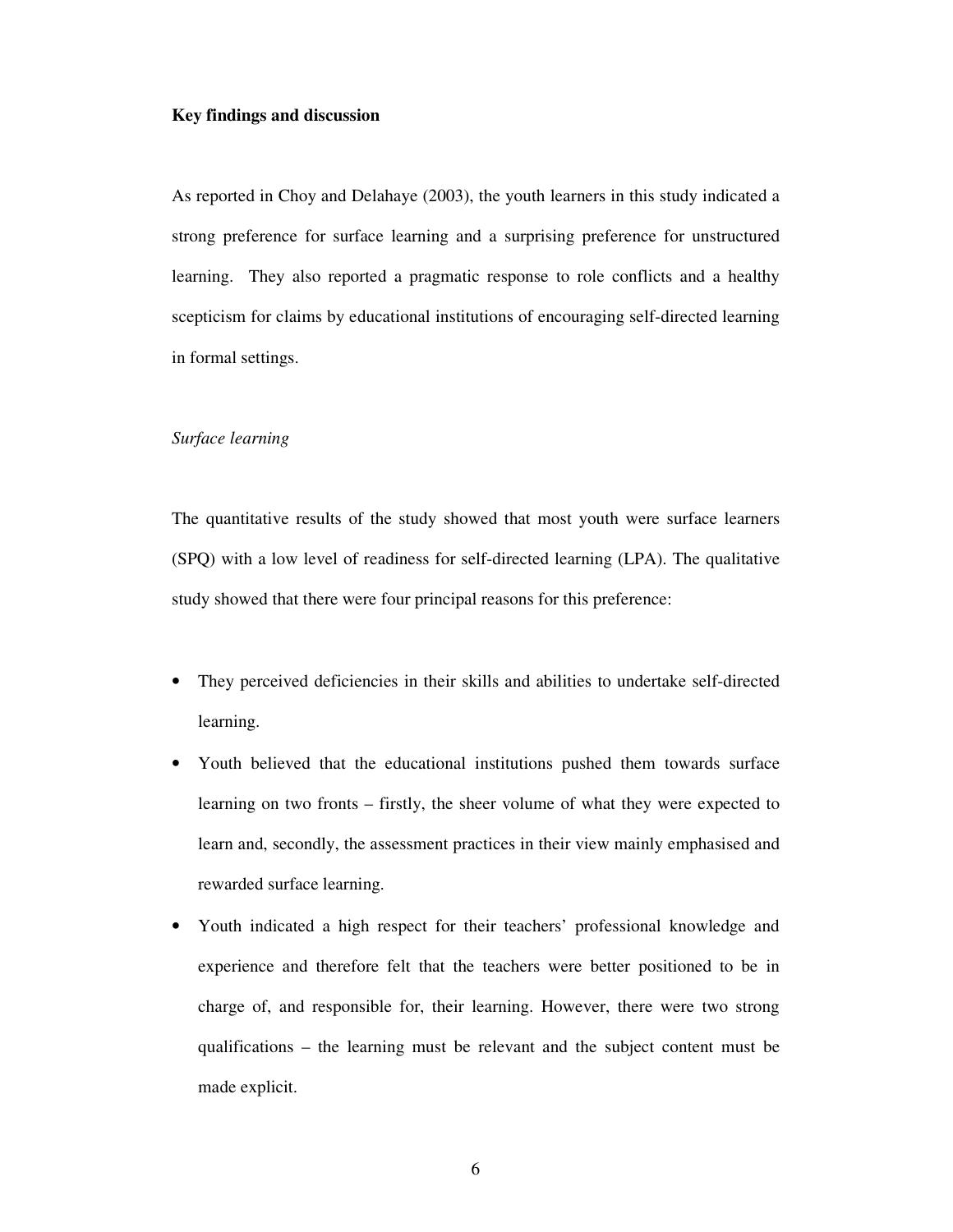• They saw that society values credentialism and therefore the most important goal was to pass assignments and examinations.

These four points, the youth learners felt, gave a strong incentive to follow surface learning strategies and techniques.

## *Preference for unstructured learning*

Given the findings on surface learning, a preference for high andragogy and high pedagogy on the SOQ was surprising. One would expect that surface learning would equate with low andragogy and high pedagogy (that is a preference for highly structured learning). During the focus groups, however, the youth learners reported a preference for the 'feel good' aspects only of andragogy – for example, being able to address the teacher by her or his first name. They were not keen on taking responsibility for what should be learned, how it should be learned or even how it should be assessed. This ambivalence towards responsibility and an acceptance of the 'feel good' aspects of andragogy resonate well with a preference for surface learning.

## *Role conflicts*

Youth learners saw their life world made up of at least three dominant roles – their social, working (usually part-time) and formal learning life. Their perception that formal learning is only one part of the life world of youth, clashes with the typical systems and culture in most educational institutions which assume that formal learning for youth is their main and only occupation. As an aside, youth treasured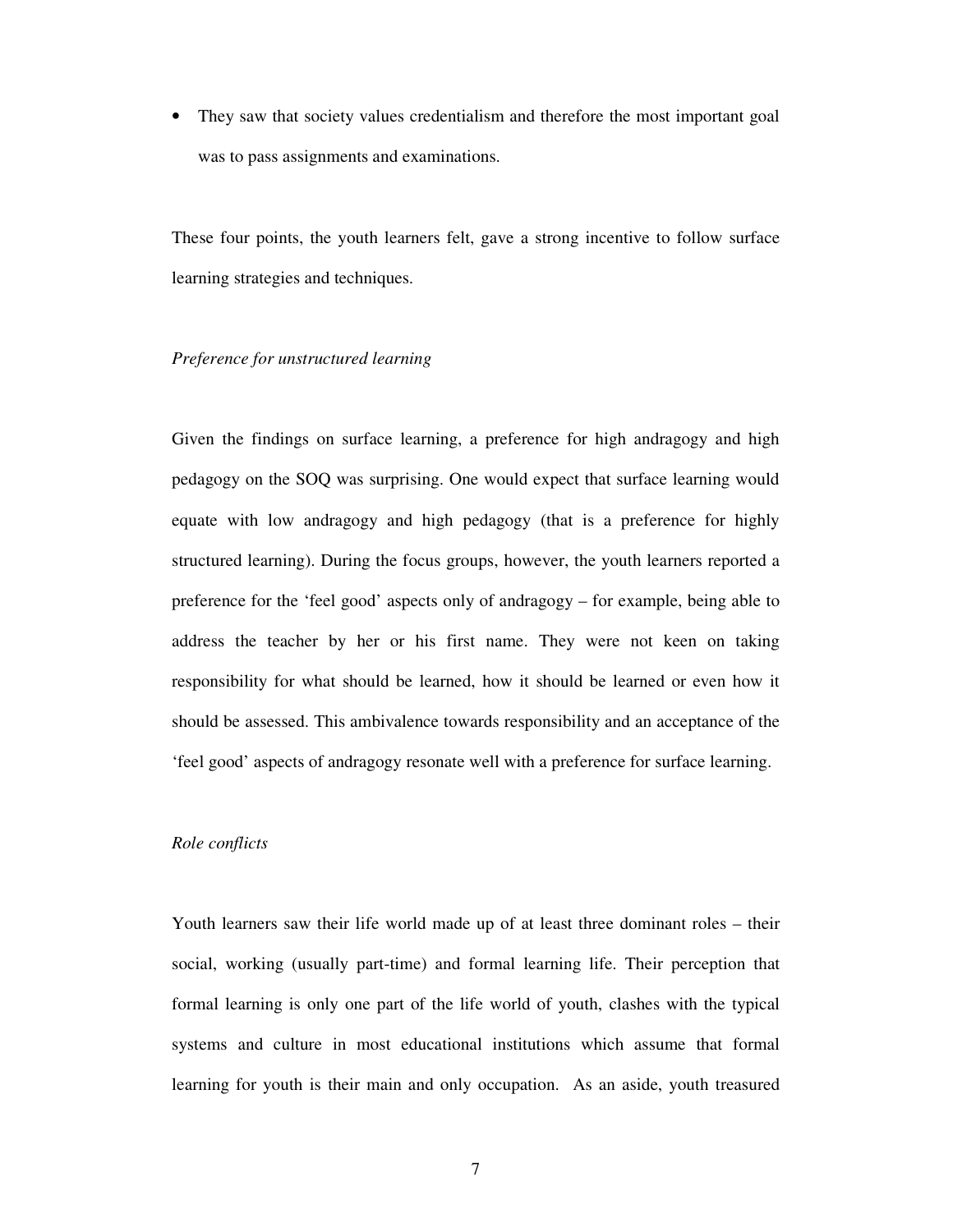their work experience because such experience enhanced their credentials and increased the chance of employment. It was also interesting to note the puzzlement of youth - that the educational institutions did not formally acknowledge their work experience more in the formal learning contexts.

### *Scepticism for self-directed learning*

While educational institutions make statements about the desirability of self-directed learning, youth found only limited opportunities for such types of learning. Moreover, they did not show much appreciation for self-directed learning, critical thinking or reflective thinking because such tasks did not form a significant part of assessment.

### **Analysis of findings against adult learning principles**

The analysis of the findings against Knowles' (1990) six principles for adult learning:

# 1. The need to know

Adults like to relate their learning program to their lives. They prefer active forms of learning to be able to contextualise the content for their own meaning structures. The reasons for learning something and the consequence of not learning are important for them.

Youth appear to have limited opportunities to apply their knowledge and skills in real life contexts largely because they are still in the process of acquiring these. The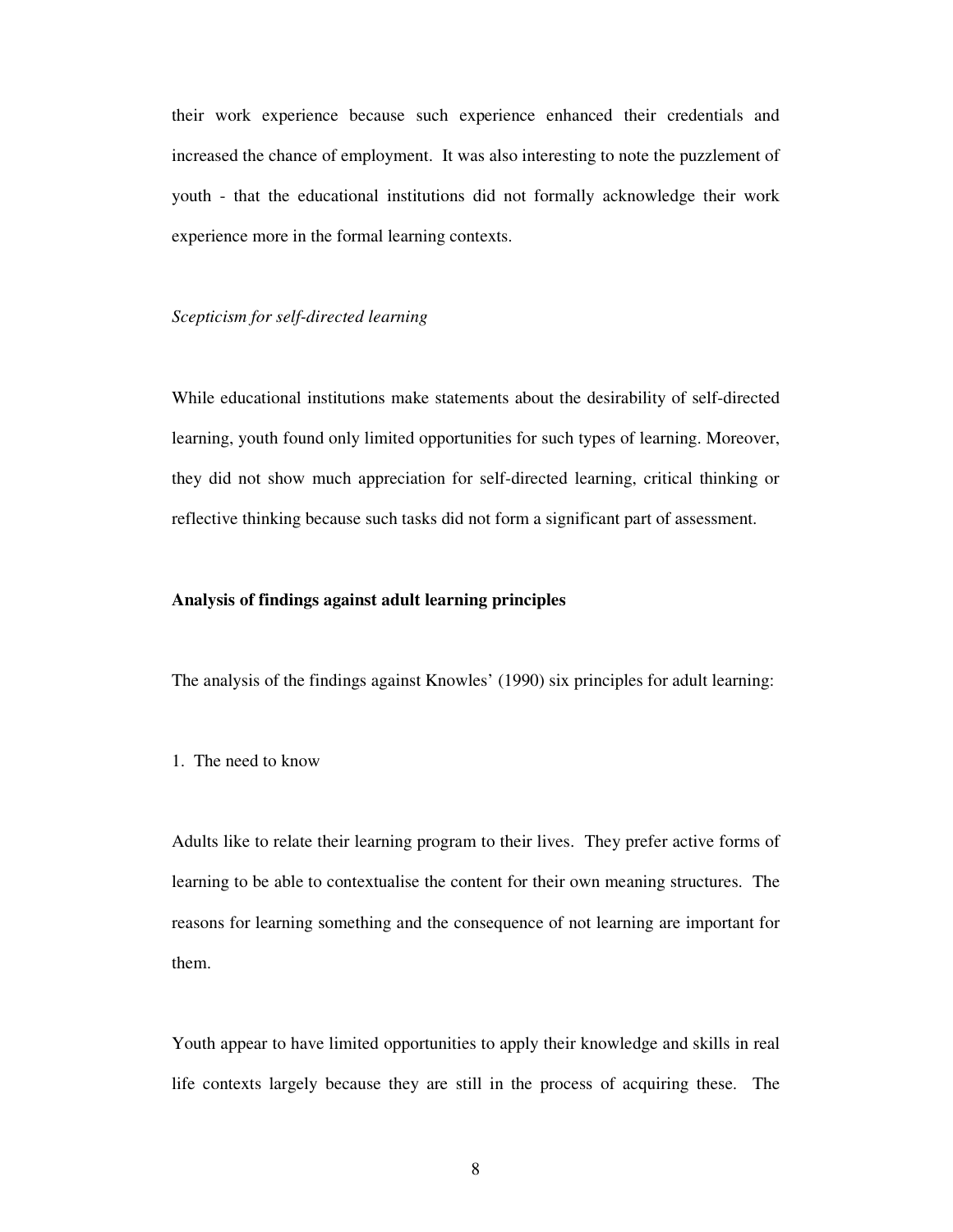immediate consequence for not learning for them is mainly failure in their program of learning, whereas for adults it is not only failure in their educational pursuit, failure could have other repercussions in their work and life contexts. Most youth have the opportunity to repeat their learning courses, whereas for adults this may not be so convenient due to time, costs and life commitments. While most adult learning needs arise from within the individuals, the same is not necessarily true for youths as they have to follow a prescribed curriculum.

### 2. The learners' self-concept

Adults have self-concepts of self-responsibility. They see themselves as individuals who have the capacity to make decisions for themselves and not being led or manipulated by others – perhaps a reflection of their social maturity. Although many demonstrate self-responsibility and are self-directing and independent in various aspects of life, some who undertake further education after a break from formal learning experiences tend to be dependent learners (Knowles, 1990). Knowles (1990) acknowledged this and urged adult educators to create learning experiences that would assist individuals to move from a dependent to a self-directed learner.

While most adults have well developed personal identities many youth are still in the process of establishing self-concepts of self-responsibility while pursuing tertiary education.

# 3. The role of learners' experience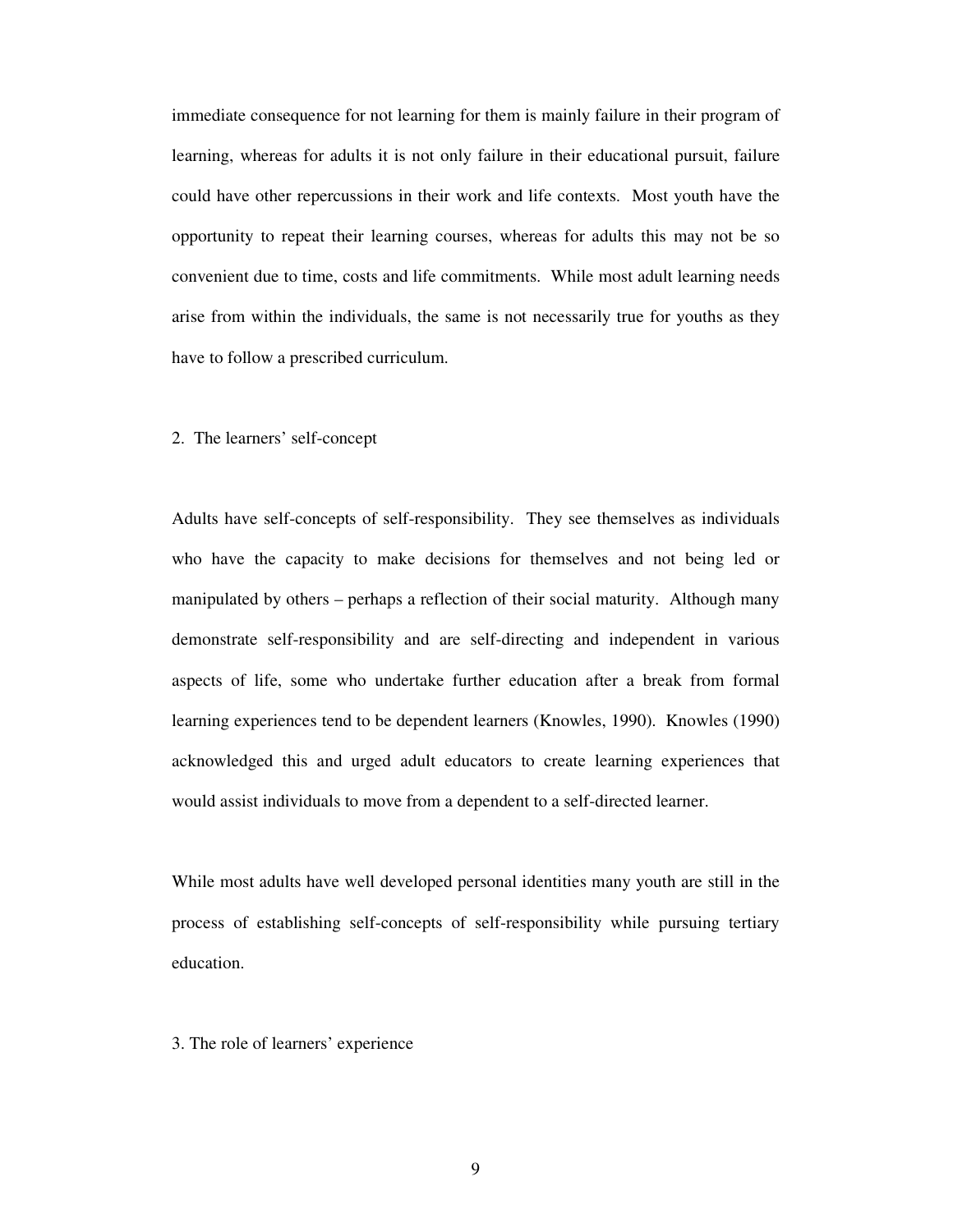Adults have a range of life experiences that impact on their learning. These experiences are used to express their self-identity and are valuable learning resources. In contrast, the life experiences of youth are comparatively limited not only by their age, but also their experiences in activities other than formal learning. They do not have the level of 'maturity' that adults have gained through life experiences.

## 4. Readiness to learn

Readiness to learn emerges from the need to learn. It is mostly voluntary. Such needs can be created through models of superior performances, career counselling, simulation exercises, and other techniques (Knowles, 1990, p. 61). Youth have less choice in terms of not learning. That is, if they don't learn, their pathways are restricted. Before they take up full time jobs and other responsibilities typical in adulthood, they are required to learn and gain a qualification in or acquire competencies for a chosen vocation. Learning for youth could be seen as a priority as opposed to a voluntary activity.

### 5. Orientation to learning

Unlike school children, adults' orientation to learning is towards real-life situations. They are motivated to learn because they are able to realise the worth/value of learning in terms of enhancing their abilities to address issues and problems in their daily lives.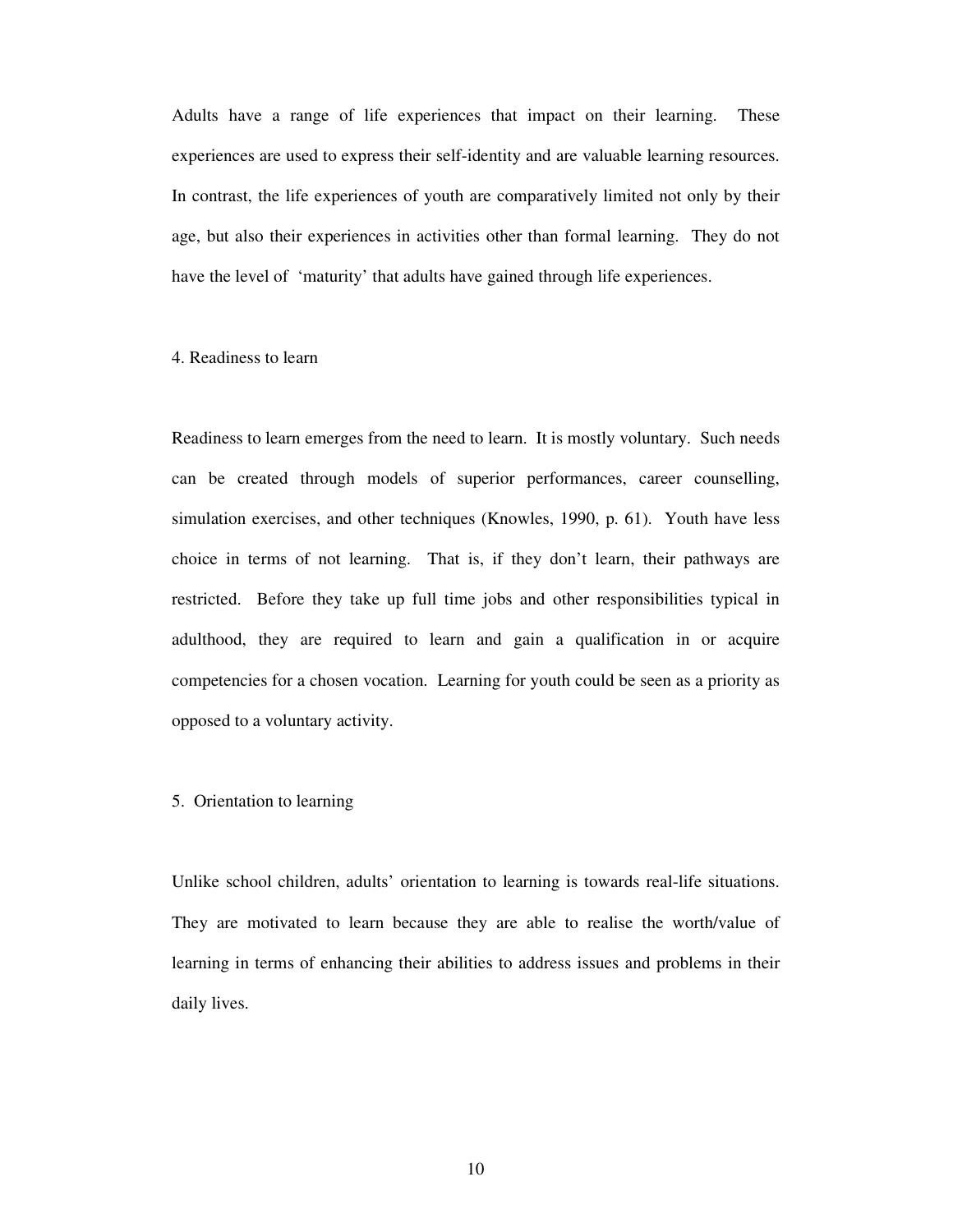Youth have an orientation towards assessment and grades. They explained that they would place more value on self-directed learning, critical thinking and reflective thinking if these became a significant part of assessment.

#### 6. Motivation

While most adults are intrinsically motivated to learn, some are extrinsically motivated. In an era with rapid changes across all aspects of life, with on-going creation of new knowledge and ever growing access to information, learning has become significantly important for adults (Heimstra, 1994). According to Heimstra (1994) the demand for acquiring information and learning new skills is increasingly becoming the key to success. Learning has now become a lifelong process. The urge to succeed and survive in itself is an intrinsic motivating factor for adults.

The findings of this study show that the key motivating factor for youth is to gain a qualification that will enable them to secure a job. That is, youth are generally extrinsically motivated.

The above analysis of the study data against the principles for adult learning highlights some limitations in facilitating youth learning. A profile of youth learners derived from the research findings substantiated the need for a separate set of principles for youth.

#### **Profile of youth learners**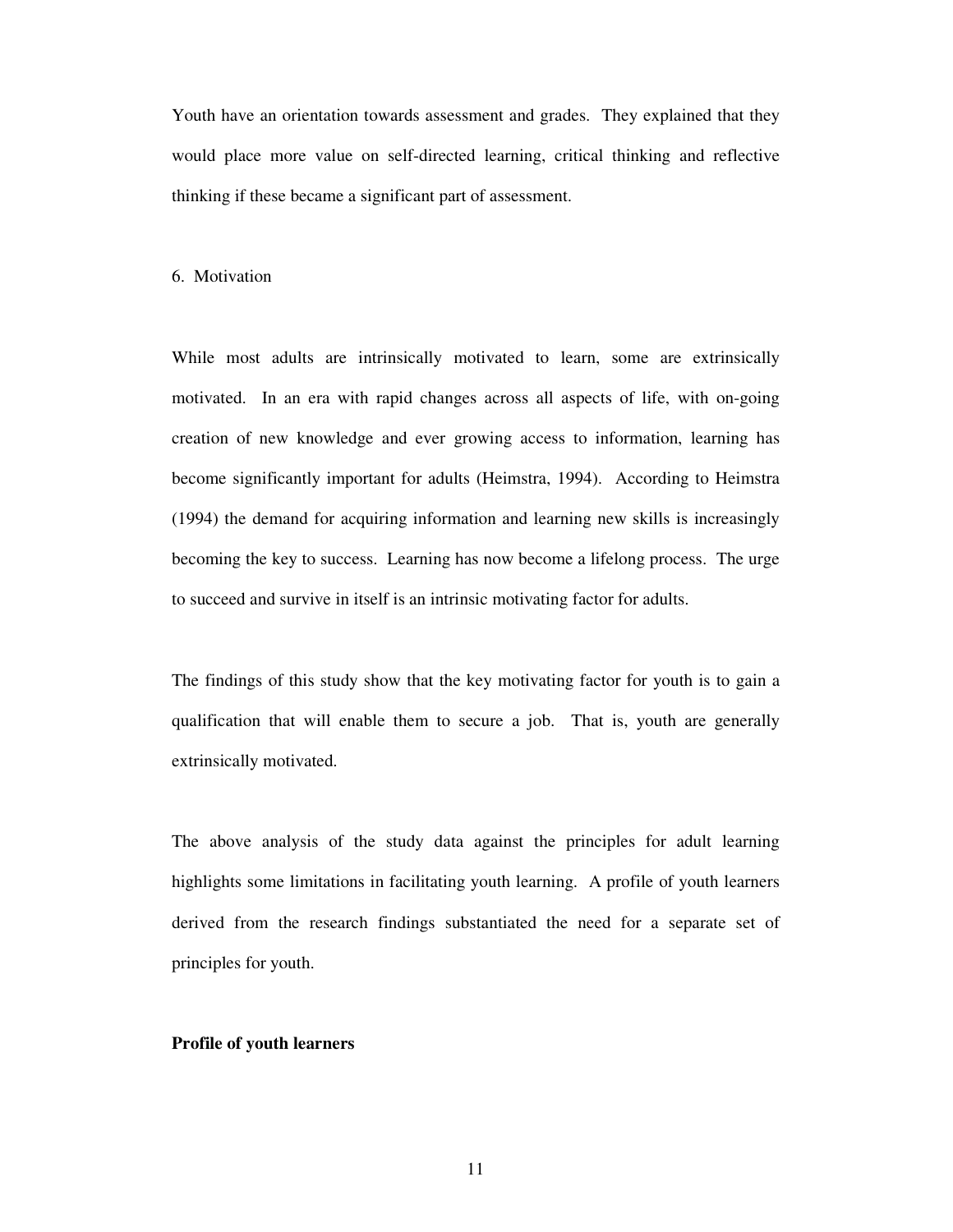The research alluded to a range of observations that informed the profile of youth as learners. These observations were grouped into three broad categories that are interrelated: priorities, motivation and learning attributes.

#### *Priorities*

While the formal institutions develop processes and operate predominantly on the notion that learning is the only occupation of full-time students, youth learners have their own sets of priorities that are in conflict with those of the institutions.

Although youth value the outcomes of formal learning, they also have priorities that exist outside the learning environment. Formal learning is not their main occupation nor is it necessarily the highest priority for most youth. A majority of youths participate in part-time employment for economic reasons and to gain work experience that has the potential to enhance their chances of recruitment after graduation. Their dual roles (learner and earner) place constraints on time to learn. In order to gain a level of balance they focus on the economy of time and effort to complete specific learning tasks within set timeframes. This, they say, is conveniently achievable using surface learning strategies.

#### *Motivation*

Youths' learning is mainly extrinsically motivated. Their need to learn arises from their main goal to obtain credentials that are valued by society and particularly employers. Youth value what they learn outside their formal learning institutions,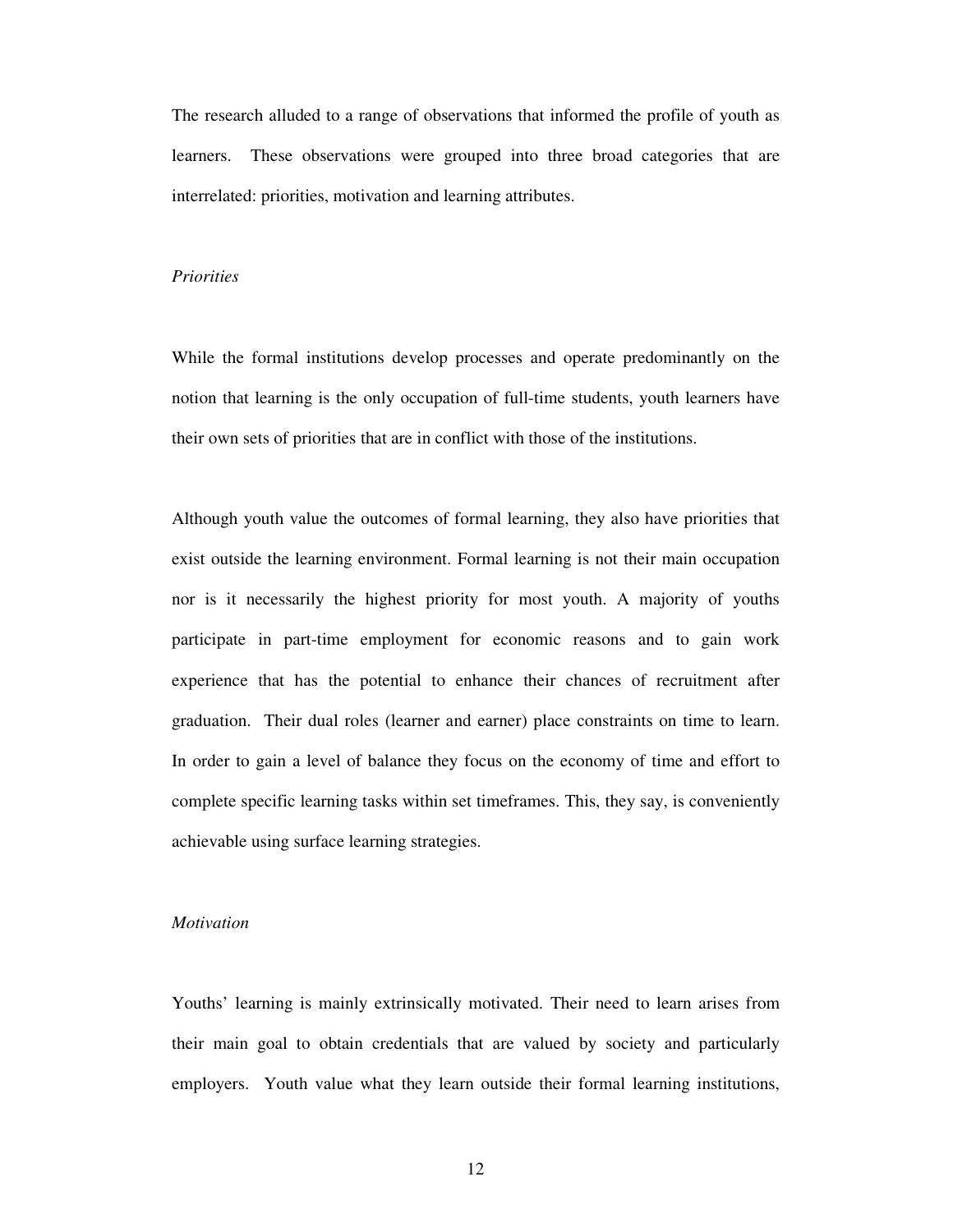although these are not formally recognised and rewarded by their institutions. They are prepared to submit time and effort into such learning because they are able to see the immediate relevance of the knowledge and skills acquired during such experiences. Youth would like their non-formal learning experiences, through parttime employment or other activities, to be recognised and rewarded. Considering the value of such learning to their overall development, they would like such learning to be integrated into the formal learning program. However, they were not able to provide examples of how integration could be done.

Youth have an orientation towards assessment and grades. Youth said they would place more value on self-directed learning, critical thinking and reflective thinking if these became a significant part of assessment.

#### *Learning attributes*

Youth are mostly surface learners and use surface strategies to successfully complete their assessment tasks. Although they prefer a pedagogical orientation to study, they also show preference for the 'feel good aspects' of andragogy. They expect teachers to treat them like adults - with respect, trust and concern for them as individuals. Youth prefer a teacher-directed learning situation and like teachers to be responsible for most of their learning. Although they have preference for certain aspects of andragogy, they are not willing to take responsibilities that complement teachers' roles and functions in an andragogical environment.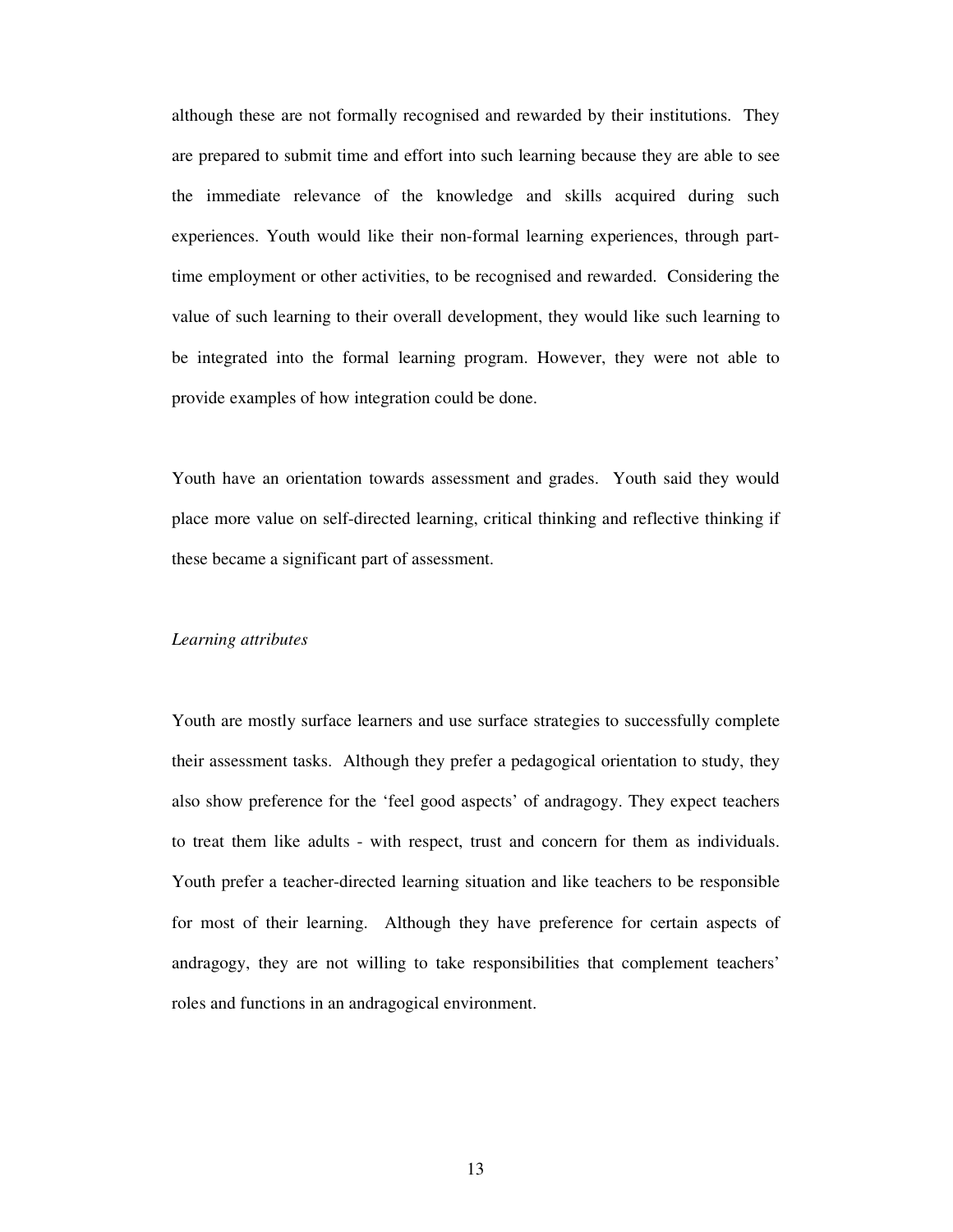Youth have low levels of readiness for self-directed learning. They are comfortable with their teachers and institutions making system-related decisions about the learning content, method of delivery, pace, resources and assessment. Many have limited awareness of their own capabilities and wish to maintain a passive learner role. Youth also expect their teachers to motivate and maintain their interests in learning.

# **Principles for youth learning**

Given the findings of the study, this paper suggests eight principles for youth learning. These principles are meant to provide broad guidelines to structure learning environments and design practices to enhance facilitation of youth learning. The principles may also provide direction for future research. These are presented under two major areas – principles for delivery and principles for skilling for higher learning.

## *Principles for delivery*

## 1. Enhance equilibrium in lifeworld

Learning programs designed for youth should consider a range of factors from their lifeworld that interact with and impact on youths' learning. Formal learning is one of the means for maintaining and enhancing equilibrium within youths' lifeworld. Integration of relevant experiences outside the learning institutions could be processed through recognition of prior learning processes.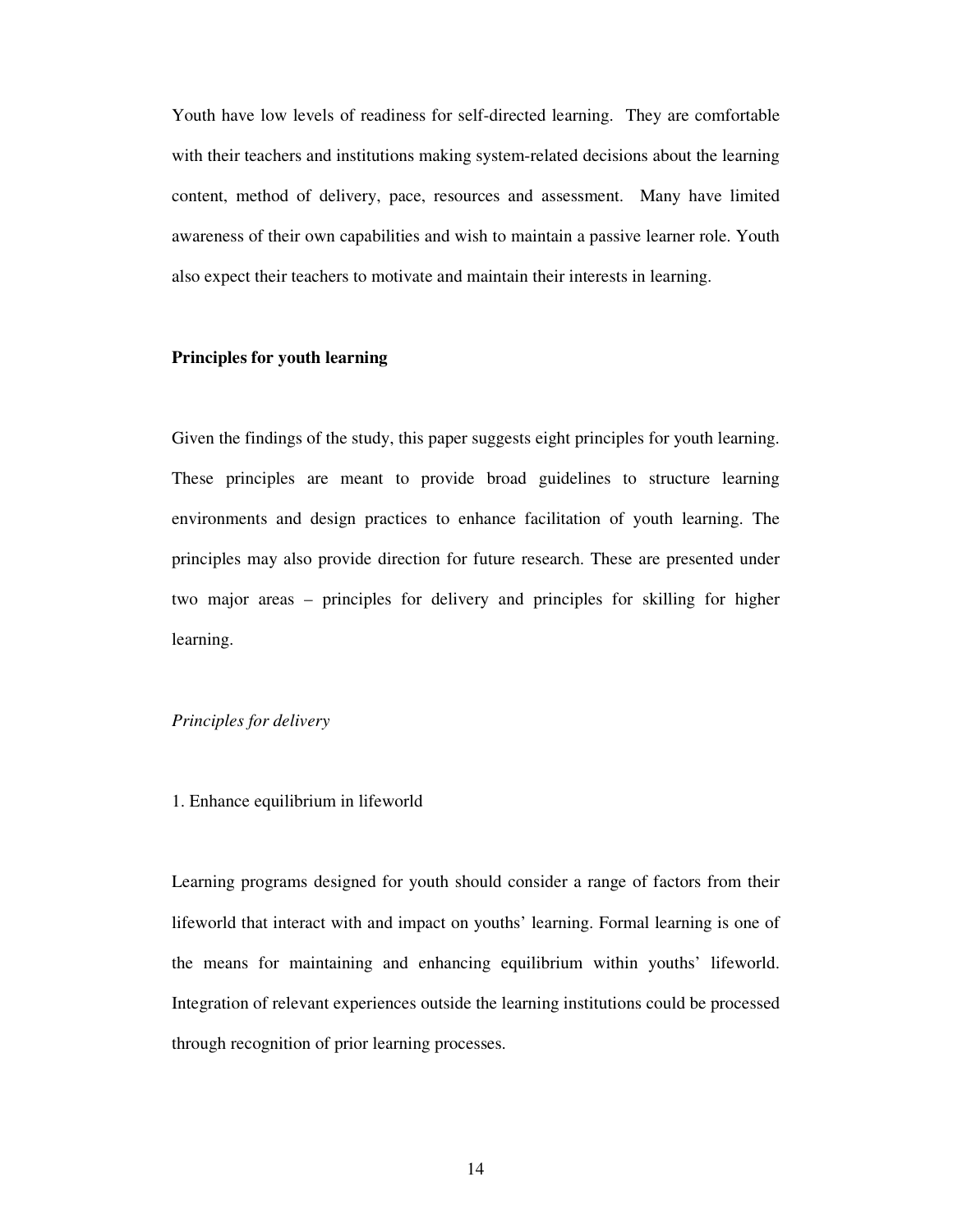#### 2. Relevance and application

Relevance and immediate application of what is to be learned needs to be made explicit to youth. The content of learning programs should be relevant and explicitly visible in terms of the vocational outcomes and assessment requirements.

3. Intrinsic and extrinsic rewards

The rewards of formal learning need to meet the intrinsic and extrinsic goals of youth and be cumulative to maintain their interest and motivation.

4. Moderation of content

The volume of content that youth are required to learn needs to be moderated by either decreasing it or increasing the time frames for the coverage of such materials.

# *Principles for higher learning*

### 5. Orientation to learning

Facilitation of youth learning should be based principally on pedagogical practices, although aspects of andragogy should be introduced gradually. A directive, but highly supportive approach by a motivator and guide is suggested. However, youth could be encouraged gradually to take a more active role in the teaching and learning process and assume increasing responsibilities for their own learning, just like adults do. The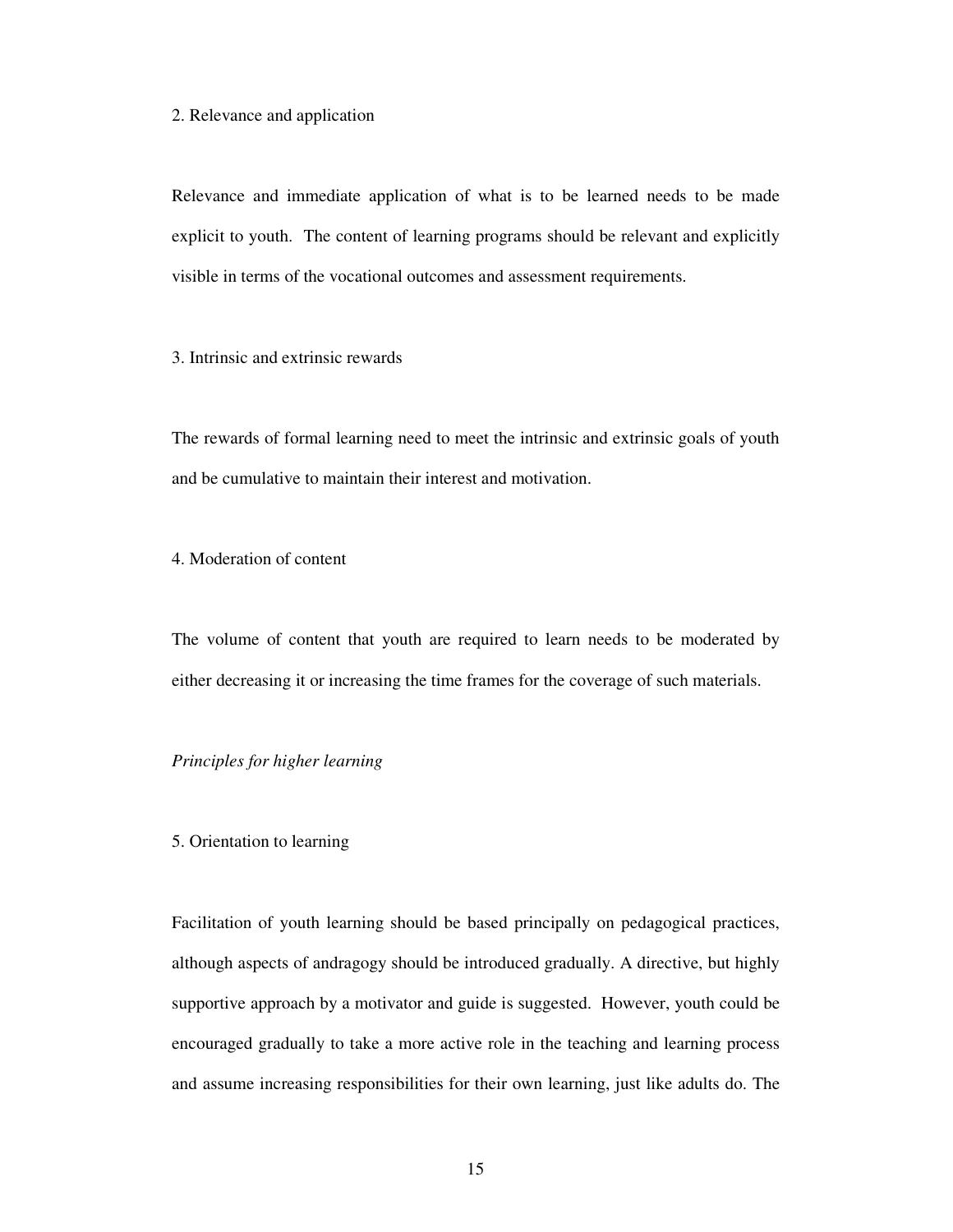use of learning contracts, active learning situations and forms of negotiated learning are recommended approaches.

#### 6. Learner responsibilities

Youth should be taught to increasingly assume responsibility for their learning. The roles and responsibilities of learners should be made explicit to learners and they should be assisted in acquiring skills and attributes for these.

# 7. Assessment

Self-directed learning, critical thinking and reflective thinking tasks should form an integral part of assessment tasks to encourage youth to develop skills and attributes for these and subsequently appreciate their significance for lifelong learning.

8. Self-concept

Workshops to create self-awareness of capabilities and to build self-confidence in learning should be organised for those who need this type of assistance.

# **Conclusions**

Youth experience their world as a relatively complex phenomenon. Any attempt to view them in univariate terms will do youth learners a disservice. While some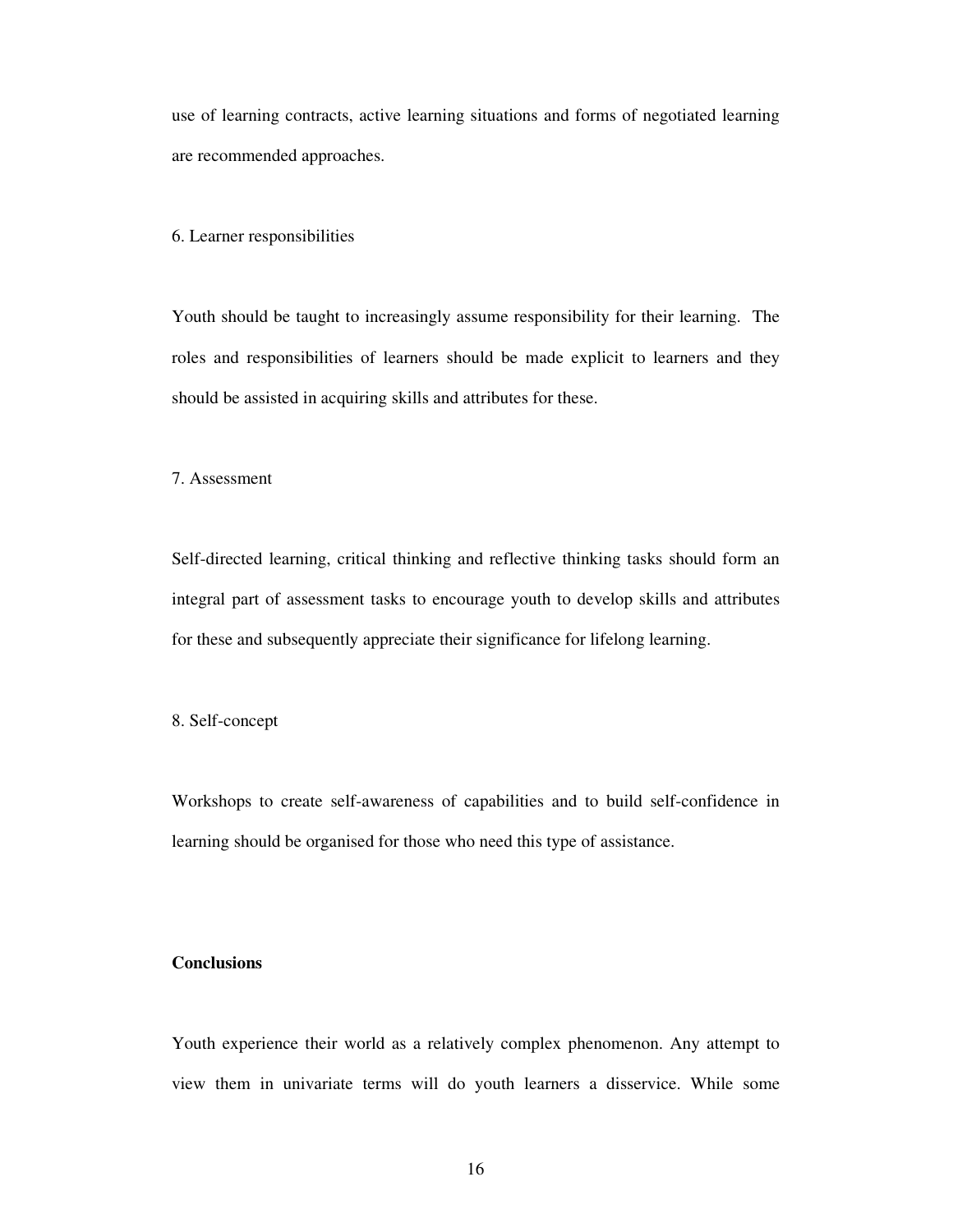educators may espouse ideals of self-directed learning and lifelong learning, youth learners see themselves as being forced somewhat into credentialism and surface learning. They hear the espousal of self-directed learning ideals, but the few opportunities that they have been given are marginalised by time limitations and lack of recognition. They are also perplexed that institutions do not formally value learning they undertake beyond the curriculum prescriptions.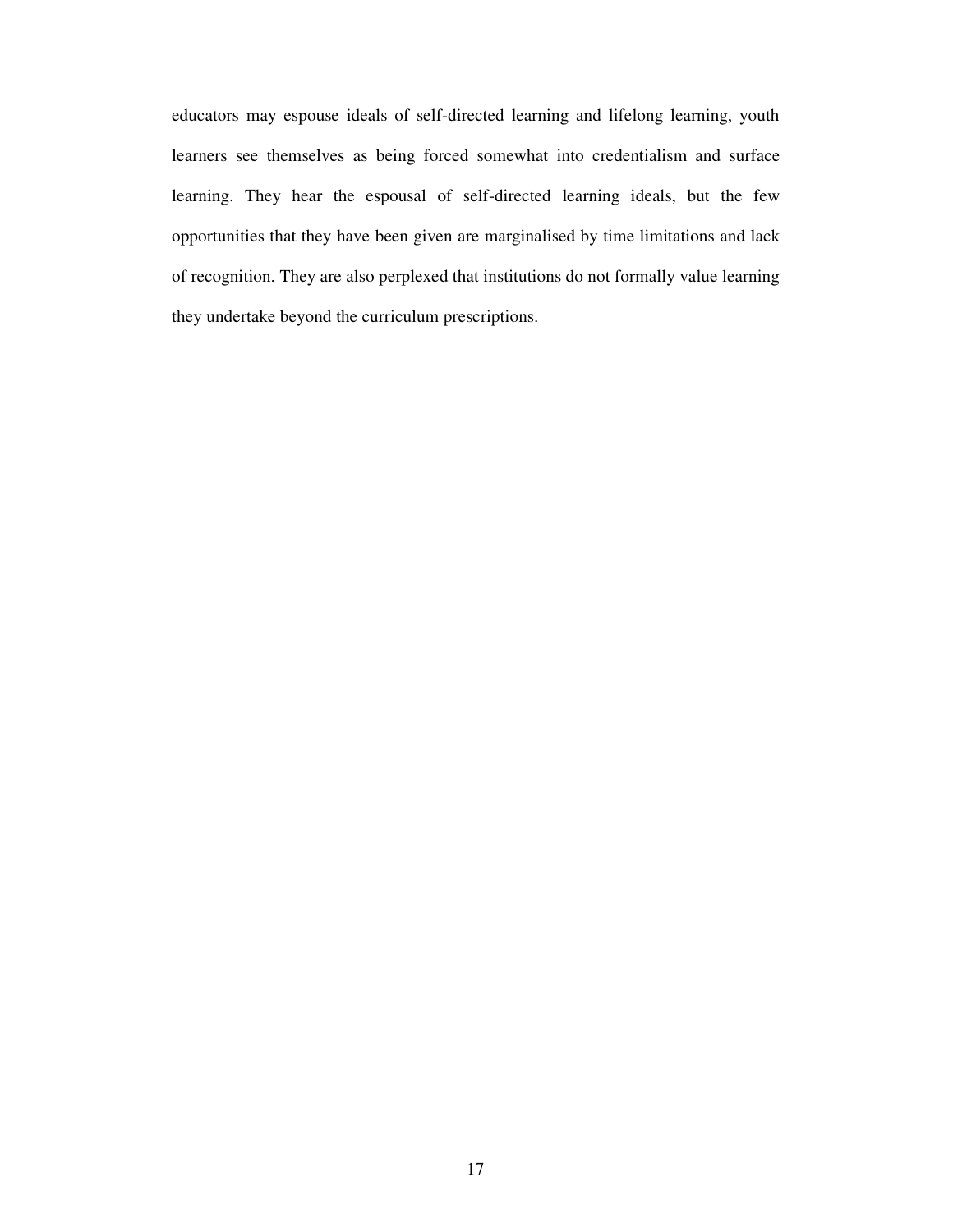## **References**

- Allman, P. (1983). The nature and process of adult development. In M. Tight (Ed.), *Education for Adults: Vol. 1. Adult learning and education* (pp.107-123). London: Croom Helm.
- Biggs, J. B. (1987). *Study Process Questionnaire: Manual*. Hawthorn, Vic.: Australian Council for Educational Research.
- Biggs, J. B. (1988). Assessing student approaches to learning. *Australian Psychologist*, *23*, 197-206.
- Christian, A.C. (1982). *A Comparative Study of the Andragogical and Pedagogical Orientation of Military and Civilian Personnel*. Doctoral dissertation (Oklahoma State University), Michigan: University Microfilm International.
- Choy, S. (2001). *Youth Learning*. Unpublished doctorate thesis. Brisbane: Queensland University of Technology.
- Choy, S. & Delahaye, B. (2003). *Youth learners: The authentic neglected species learning for an unknown future.* In C. Bond & P. Bright (Eds.), Research and Development in Higher Education, Vol 26: Learning for an Unknown Future. Annual International HERDSA Conference, 6-9 July, Christchurch, NZ, pp. 100- 107.
- Choy, S. & Delahaye, B.L. (2001). Chapter 8: Do Youth with High Scores in the Learning Preference Assessment Instrument have a Deep Approach to Learning and an Andragogical Orientation to Study? In H.Long & Associates (Eds.), *Selfdirected Learning and the Information Age*. USA: Motorola University Press (E-Publication).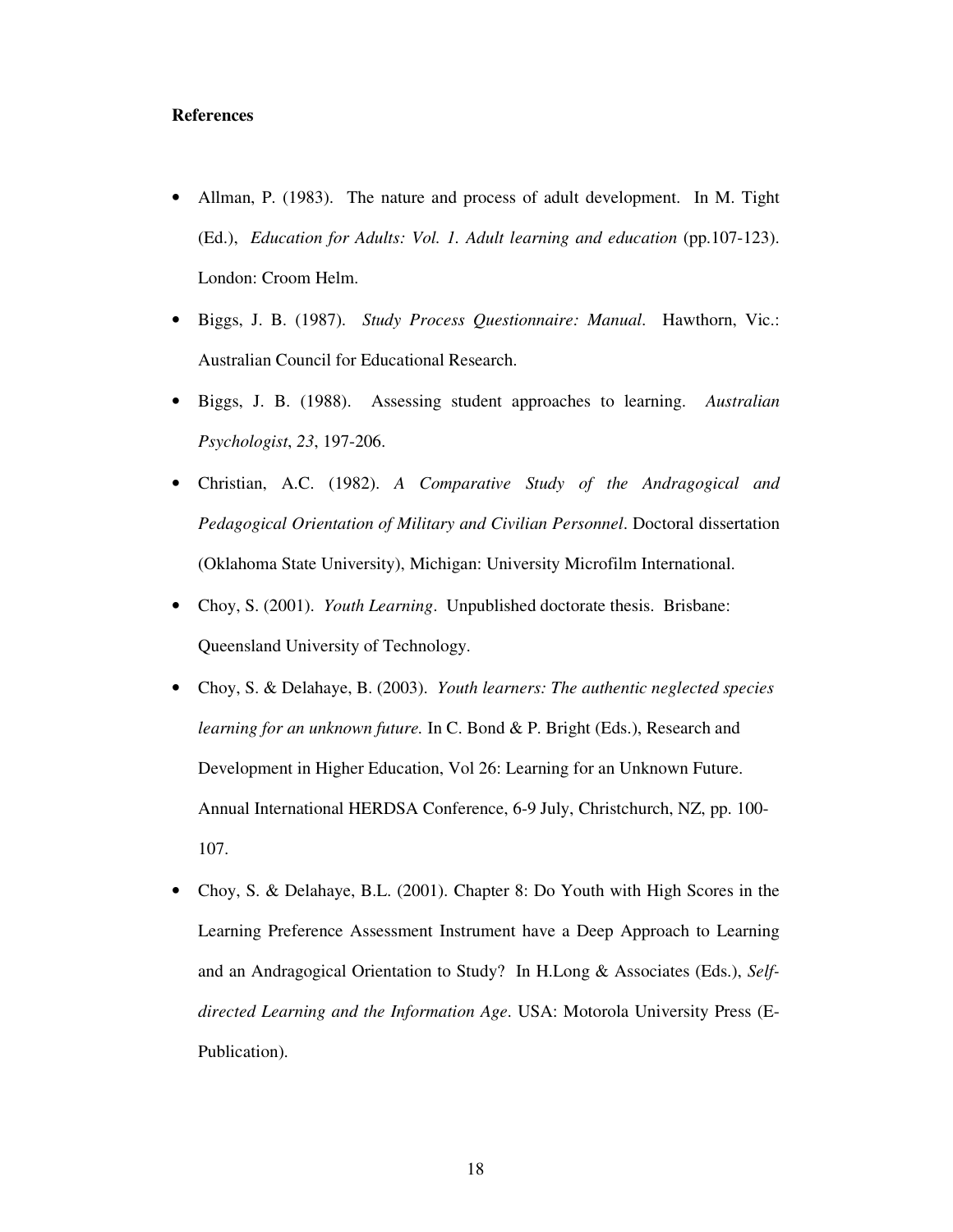- Delahaye, B.L. & Choy, S. (2000). 7.25 The Learning Preference Assessment. In J. Maltby, C.A. Lewis & A.Hill (Eds.) *Commissioned Reviews of 250 Psychological Tests*. Wales, UK: Mellen.
- Delahaye, B.L., Limerick, D.C. & Hearn, G. (1994) The Relationship between Andragogical and Pedagogical Orientations and the Implications for Adult Learning. Adult Education Quarterly, 44(4), Summer, 187-200.
- Delahaye, B.L. & Smith, H.E. (1995) The Validity of the Learning Process Assessment. *Adult Education Quarterly*, 45(3), Spring, 159-173.
- Devlin, M. (1996). Older and Wiser? A comparison of the learning and study strategies of mature age and younger teacher education students. *Higher Education Research and Development*, *15* (1), 51 - 61.
- Dwyer, P., Harwood, A., Costin, G., Landy, M., Towsty, L., & Wyn, J. (1999). *Combined study and work pathways in VET: Policy implications and analysis.* Leabrook, South Australia: National Centre for Vocational Education Research Ltd.
- Entwistle, N. J. (1981). Styles of teaching and learning: an integrated outline of educational psychology for students, teachers and lecturers. In S. Rayner & R. Riding (1997), Towards a categorisation of cognitive styles and learning styles. *Educational Psychology*, *17* (1&2), 5 - 27.
- Guglielmino, L. M., & Guglielmino, P. J. (1991). *The Learning Preference Assessment*. Pennsylvania: Organisation Design and Development, Inc.
- Hiemstra, R 1994. 'Self-directed learning', In *the International Encyclopedia of* Education, 2<sup>nd</sup> ed, eds T Husen and T N Postlethwaite, Pergamon Press, Oxford.
- Illeris, K. (2003). Learning, identity and self-orientation in youth. *Nordic Journal of Youth Research, 11* (4), 357-376.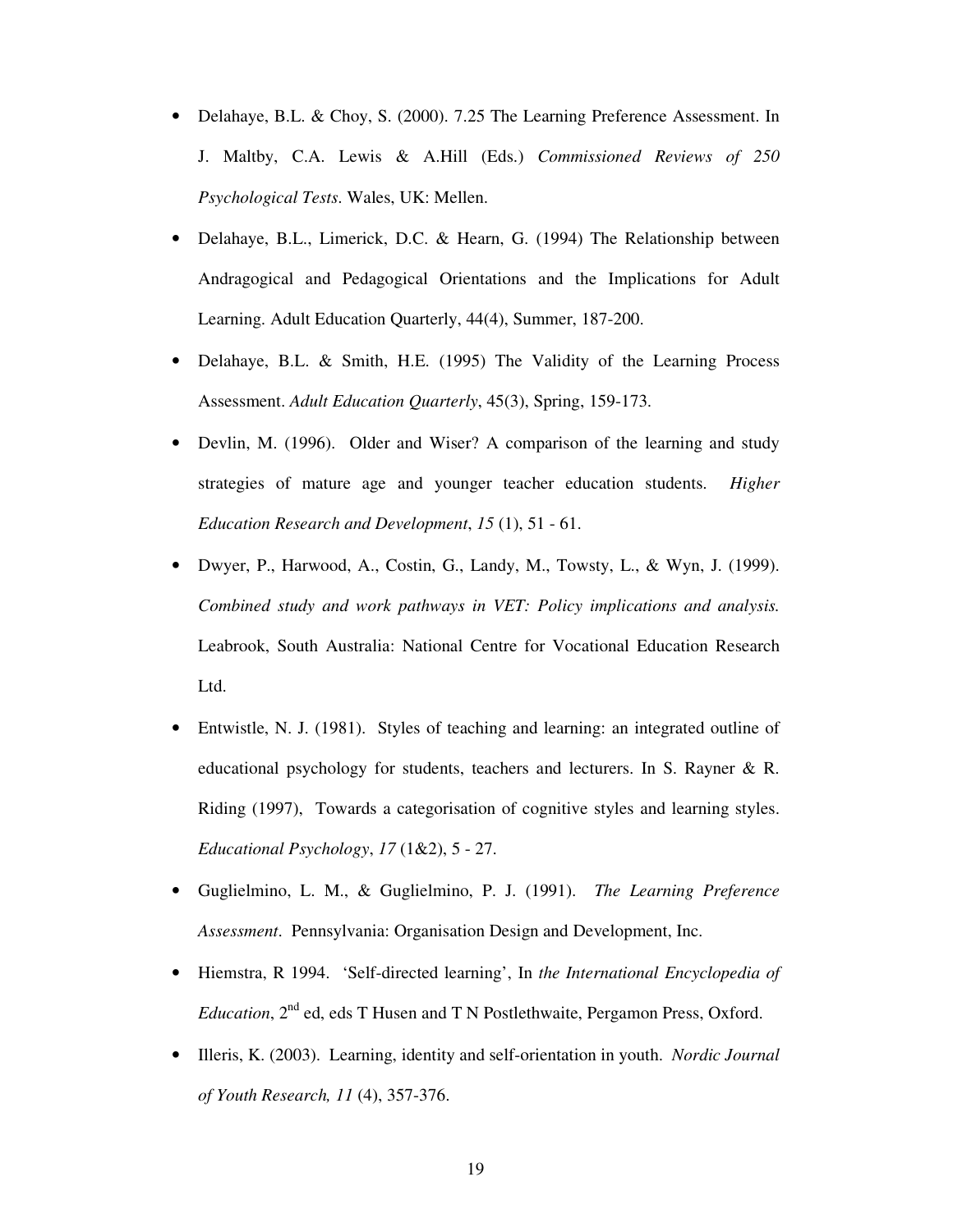- Kasworm, C.E. (1980). The older student as an undergraduate. *Adult Education*, *31*, (1), 30-47.
- Kasworm, C. E. (1990). Adult undergraduates in higher education: A review of past research perspectives. *Review of Educational Research*, *60* (3), 345-372.
- Keniston, K. (1970). Youth: a "new" stage in life. *American Scholar*, *8*, 631-654.
- Knowles M.S. (1990) *The Adult Learner: A Neglected Species*. (4<sup>th</sup> ed.). Houston: Gulf.
- Labouvie-Vief, G. (1982). Growth and aging in life-span perspectives. In M.L. Commons, F. A. Richards & C. Armon (Eds.) (1984), *Beyond formal operations: Late adolescent and adult cognitive development,* (92-119). New York: Praeger.
- Lankard, B. A. (1995). *Career development in Generation X*. ERIC Clearinghouse on Adult, Career, and Vocational Education, Columbus, Ohio. ERIC Document Reproduction Service No. ED 388801.
- Lankard, B. B. (1997). *New Learning Strategies for Generation X*. ERIC Clearinghouse on Adult, Career, and Vocational Education, Columbus, OH. (ERIC Digest No. 184).
- Matthews, D.B. (1994). An investigation of students' learning styles in various disciplines in colleges and universities. *Journal of Humanistic Education and Development*, *33,* 65-74.
- Perry, W.G. (1968). Forms of intellectual and ethical development in the college years: A scheme. In J.M. Rybash, W.J. Hoyer & P.A. Roodin (1986), *Adult cognition and aging. Developmental changes in processing, knowing and thinking.* New York: Pergamon Press.
- Perry, W.G. (1970). *Forms of intellectual and ethical development in the college years: a Scheme.* New York: Hold, Rinehart & Winston.